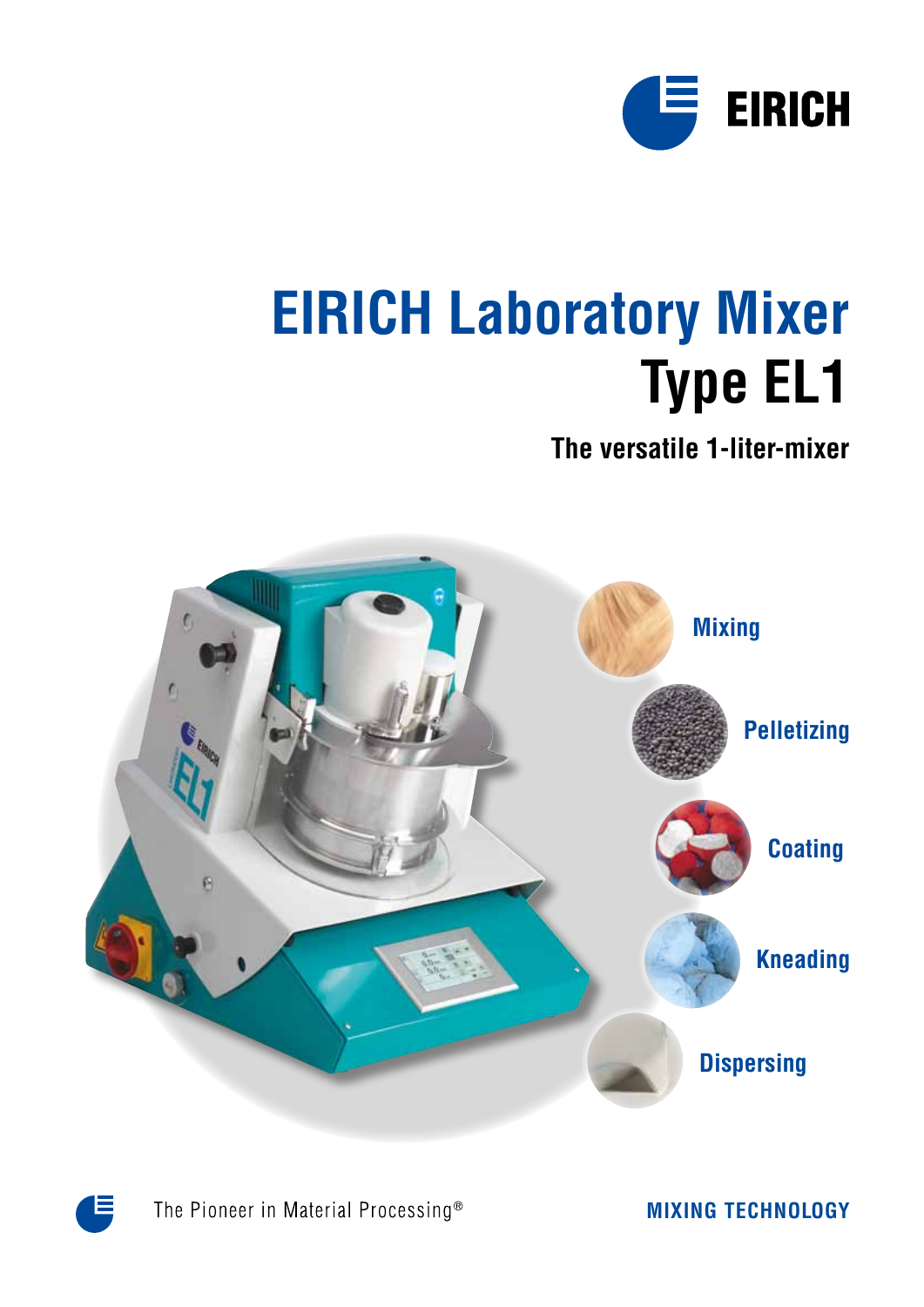# **EIRICH Laboratory Mixer EL1**

**Flexible high-performance mixing system for challenging tasks in the fields of research, development and small-scale production**



Process materials from dry to plastic and pasty can be processed.

#### **Applications**

The multi-functional mixing system can be used for many different applications, e.g. for mixing, granulating, coating, kneading, dispersing, dissolving, defibering and many more.

#### **The advantages**

- $\blacksquare$  The mixer mixes without demixing effects; 100 % material circulation during one rotation of the mixing pan
- **n** Optimal mixing effects are achieved with only one mixing tool
- **N** Various consistencies can be processed in the mixer
- High mixing quality are reached even with short processing times
- $\blacksquare$  Industrial scale-up of test results is possible



#### **Mixing principle**

A **rotating and tilted mixing pan (1)** with an eccentrically arranged **mixing tool (2)** produces optimum mixing results in the shortest possible time. In the process, **the fixed scraper on the wall (3)** performs the cleaning of the mixing pan wall and promotes the movement of the process material.

Thanks to the different geometries of the interchangeable mixing tools and the option of varying their speed within wide limits, the system setup can be perfectly adjusted to meet the needs of completely different tasks and consistencies.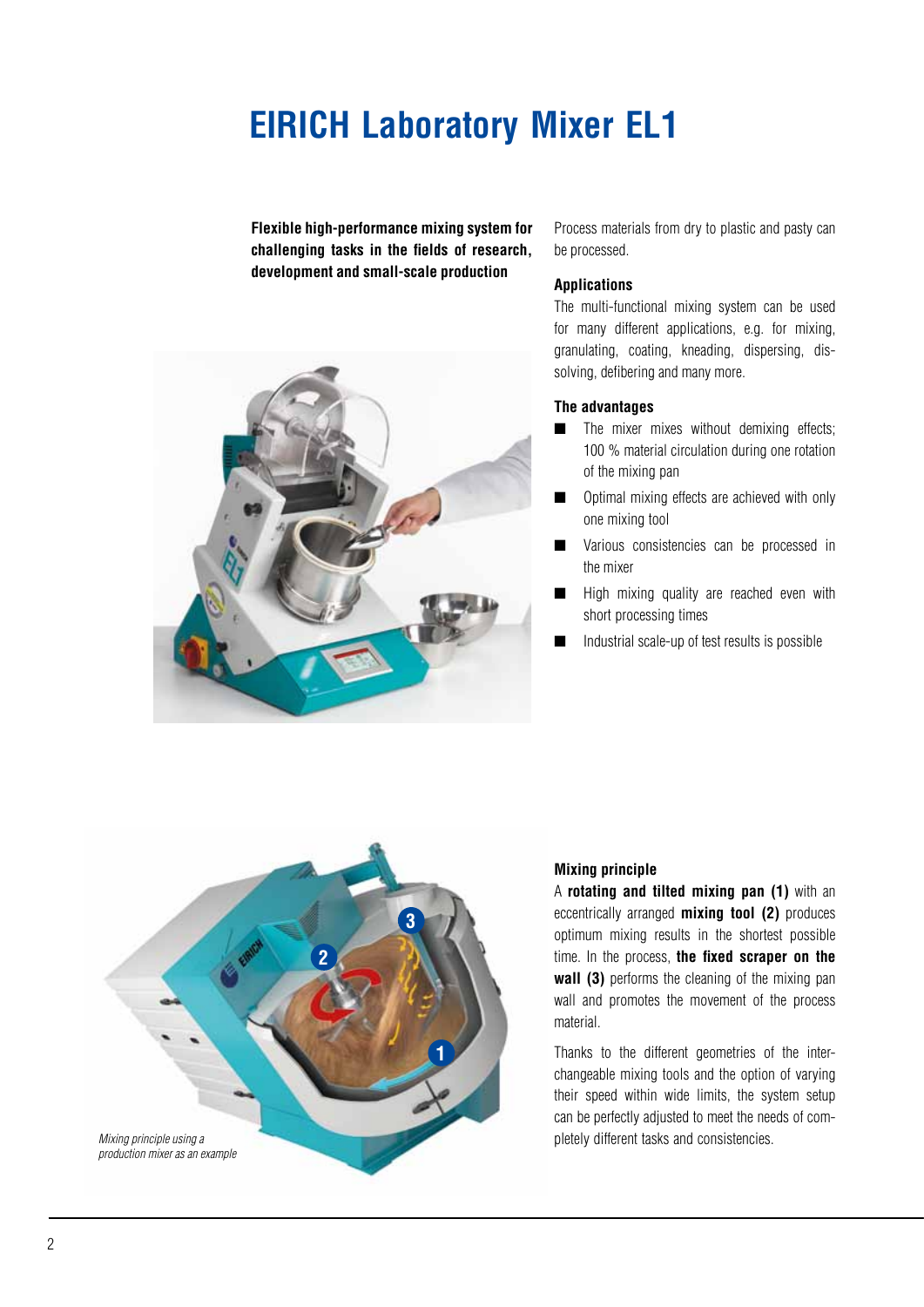# **The small allrounder**

#### **Features of the basic equipment**

- Mixing pan: polyamide, capacity 1 liter
- Mixing tool: Star-type rotor, made of stainless steel
- $\blacksquare$  Touch screen operation and display terminal for
	- Infinitely variable tool speeds from 2 up to 30 m/s in both directions of rotation
	- Rotating speed (mixing pan)
	- Power (mixing tool)
	- Temperature
	- Time
- $\blacksquare$  Temperature measurement via hand sensor with value display on control screen
- Adjustable inclination  $0^\circ$ ,  $10^\circ$ ,  $20^\circ$  and  $30^\circ$
- Multi-range voltage from 100 V to 240 V AC
- $\blacksquare$  USB interface for reading the operating data

#### **Additional options**

- **n** Mixing pan: INOX
- $\blacksquare$  Pin-type rotor instead of star-type rotor
- $\blacksquare$  Wear protection via armoring for pin-type rotor or star-type rotor
- $\blacksquare$  Micro-granulation rotor with tungsten carbide wear protection
- **n** Funnel for addition of liquids
- $\blacksquare$  Set of accessories with various items like powder funnel, measuring beaker etc.
- Transport case with trolley function and compartment for accessories
- Instruction and training at the EIRICH Test Center in Hardheim